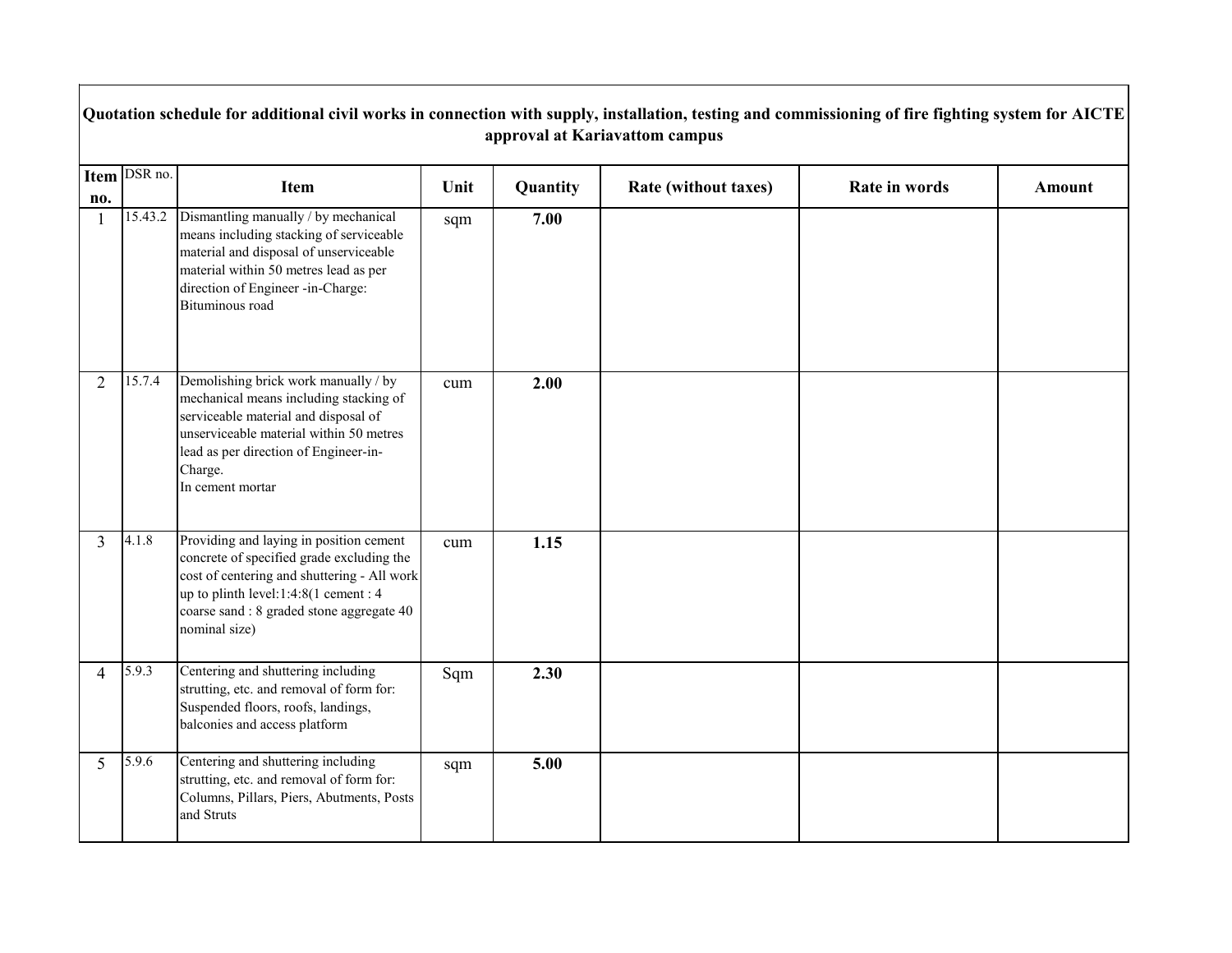| 6  | 5.9.5  | Centering and shuttering including<br>strutting, etc. and removal of form for:<br>Lintels, beams, plinth beams, girders<br>bressumers and cantilevers                                                                                                                                                                                                                                                                                  | Sqm | 2.60   |  |  |
|----|--------|----------------------------------------------------------------------------------------------------------------------------------------------------------------------------------------------------------------------------------------------------------------------------------------------------------------------------------------------------------------------------------------------------------------------------------------|-----|--------|--|--|
| 7  | 5.22.6 | Steel reinforcement for R.C.C work<br>including straightening, cutting, bending,<br>placing in position and binding all<br>complete upto plinth level Thermo -<br>Mechanically Treated bars of grade Fe-<br>500D or more                                                                                                                                                                                                               | kg  | 120.00 |  |  |
| 8  | 5.3    | Reinforced cement concrete work in<br>beams, suspended floors, roofs, having<br>slope up to 150 landings, balconies,<br>shelves, chajjas, lintels, bands, plain<br>window sills, staircases and spiral stair<br>cases up to floor five level excluding the<br>cost of centering, shuttering, finishing and<br>reinforcement, with1:1.5:3 (1 cement : 1.5)<br>coarse sand (Zone III) : 3 graded stone<br>aggregate 20 mm nominal size). | cum | 0.70   |  |  |
| 9  |        | 50.6.6.3 Hollow block masonry using pre cast<br>solid blocks (Factory made) of size<br>40x20x10cm or nearest available size<br>confirming to IS 2185 part I of 1979 for<br>Super structure above floor two level upto<br>floor five level for 10cm thick wall in:<br>CM 1:6 (1 cement : 6 coarse sand)<br>including cost of scaffolding etc complete                                                                                   | cum | 15.00  |  |  |
| 10 |        | 50.6.1.8 Solid block masonry using pre cast solid<br>blocks (Factory made) of size<br>40x20x15cm or nearest available size<br>confirming to IS 2185 part I of 1979 for<br>super structure up to floor two level with<br>thickness 15cm in: CM 1:6 (1 cement : 6<br>coarse sand etc complete                                                                                                                                            | cum | 2.50   |  |  |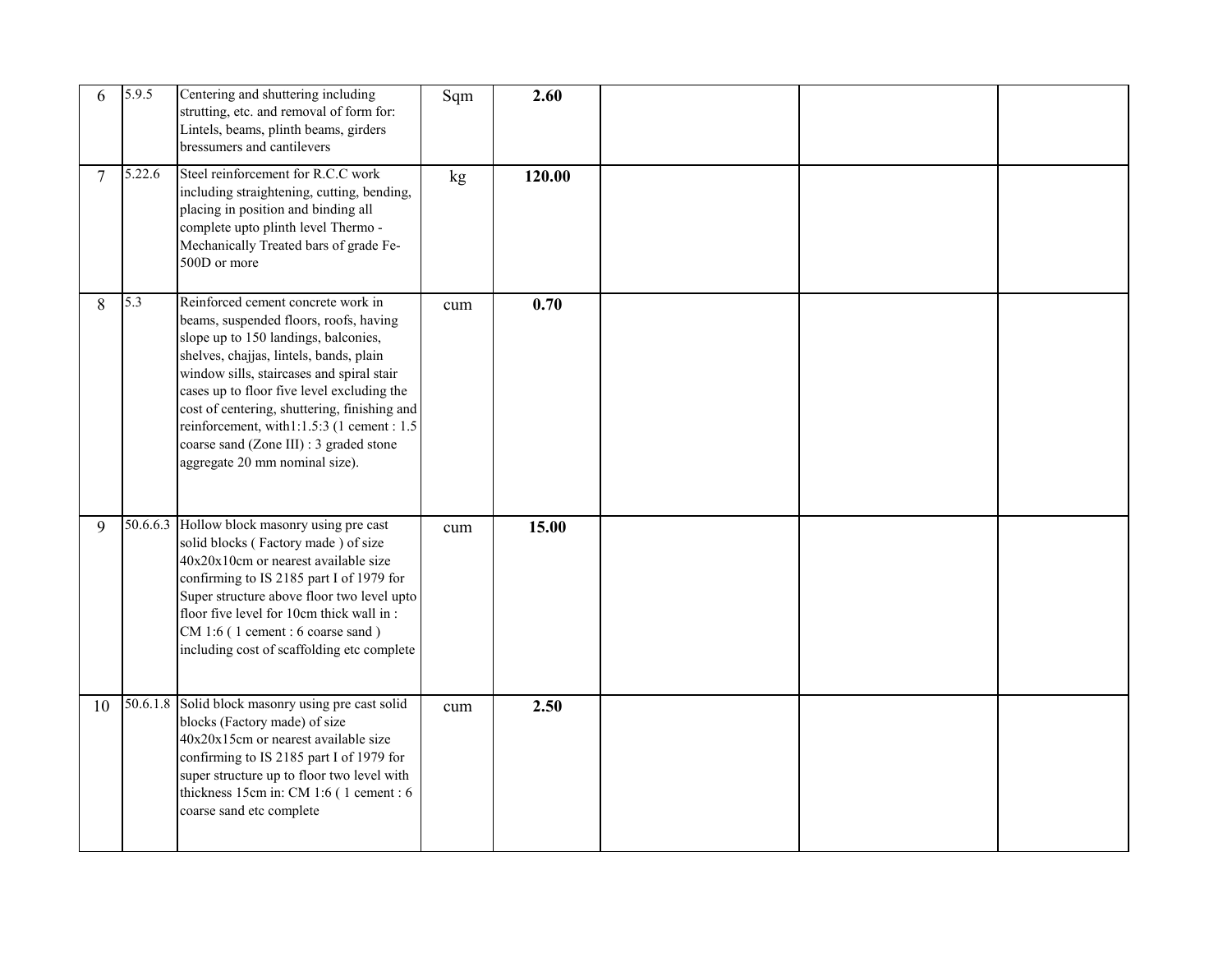|    | lod   | Supplying, fabricating and providing<br>Sintex/Equivalent make SMC water tank<br>with all accessories as per manufacturers<br>specification and as per direction of<br>engineer in charge                                                                                         | litre | 12000.00 |  |  |
|----|-------|-----------------------------------------------------------------------------------------------------------------------------------------------------------------------------------------------------------------------------------------------------------------------------------|-------|----------|--|--|
| 12 | 18.48 | Providing and placing on terrace (at all<br>floor levels) polyethylene water storage<br>tank :ISI 12701 marked, with cover and<br>suitable locking arrangement and making<br>necessary holes for inlet, outlet and<br>overflow pipes but without fittings and<br>the base support | litre | 1000.00  |  |  |
| 13 | lod   | Supplying and installation of 1 HP<br>Monoblock pump of make(Kirloskar,<br>Crompton, Texmo) with all accessories<br>such as foot valve etc complete.                                                                                                                              | each  | 1.00     |  |  |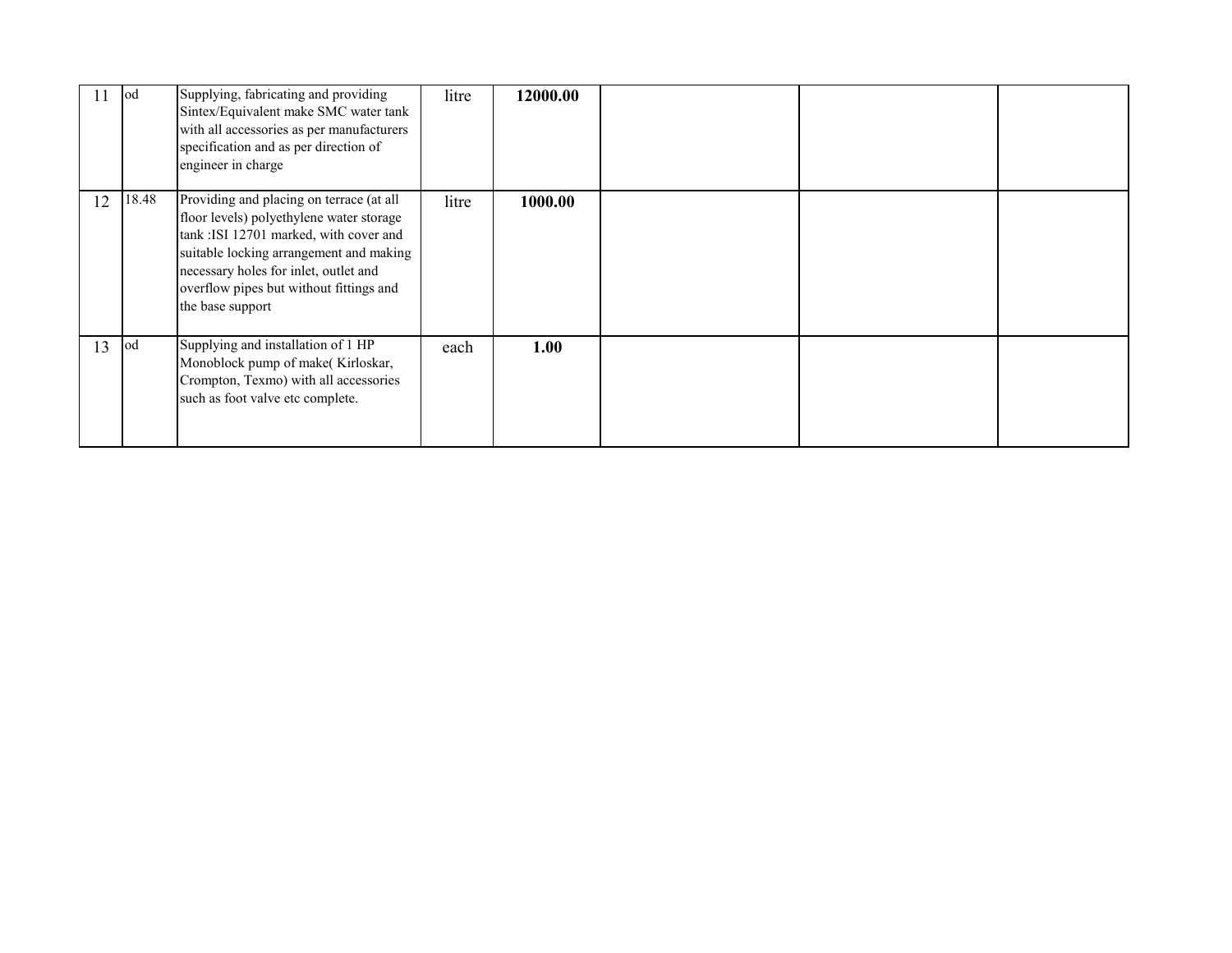| 14 | $21.1.1.2$ Providing and fixing aluminium work for | kg | 35.00 |  |  |
|----|----------------------------------------------------|----|-------|--|--|
|    | doors, windows, ventilators and partitions with    |    |       |  |  |
|    | extruded built up standard tubular sections/       |    |       |  |  |
|    | appropriate Z sections and other sections of       |    |       |  |  |
|    | approved make conforming to IS: 733 and IS:        |    |       |  |  |
|    | 1285, fixing with dash fasteners of required       |    |       |  |  |
|    | dia and size, including necessary filling up the   |    |       |  |  |
|    | gaps at junctions, i.e. at top, bottom and sides   |    |       |  |  |
|    | with required EPDM rubber/ neoprene gasket         |    |       |  |  |
|    | etc. Aluminium sections shall be smooth, rust      |    |       |  |  |
|    | free, straight, mitred and jointed mechanically    |    |       |  |  |
|    | wherever required including cleat angle,           |    |       |  |  |
|    | Aluminnium snap beading for glazing                |    |       |  |  |
|    | /paneling, C.P. brass/ stainless steel screws, all |    |       |  |  |
|    | complete as per architectural drawings and the     |    |       |  |  |
|    | directions of Engineer-in-charge.(Glazing,         |    |       |  |  |
|    | paneling and dash fasteners to be paid for         |    |       |  |  |
|    | separately):                                       |    |       |  |  |
|    | For fixed portion                                  |    |       |  |  |
|    | Powder coated aluminium (minimum thickness         |    |       |  |  |
|    | of powder coating 50 micron)                       |    |       |  |  |
|    |                                                    |    |       |  |  |
|    |                                                    |    |       |  |  |
|    |                                                    |    |       |  |  |
|    |                                                    |    |       |  |  |
|    |                                                    |    |       |  |  |
|    |                                                    |    |       |  |  |
|    | 21.1.2.2 For shutters of doors, windows $\&$       |    |       |  |  |
| 15 |                                                    | kg | 35.00 |  |  |
|    | ventilators including providing and fixing         |    |       |  |  |
|    | hinges / pivots and making provision for           |    |       |  |  |
|    | fixing of fittings wherever required               |    |       |  |  |
|    | including the cost of EPDM rubber/                 |    |       |  |  |
|    | neoprene gasket required (Fittings shall           |    |       |  |  |
|    | be paid for separately)                            |    |       |  |  |
|    | Powder coated aluminium (minimum                   |    |       |  |  |
|    | thickness of powder coating 50 micron)             |    |       |  |  |
|    |                                                    |    |       |  |  |
|    |                                                    |    |       |  |  |
|    |                                                    |    |       |  |  |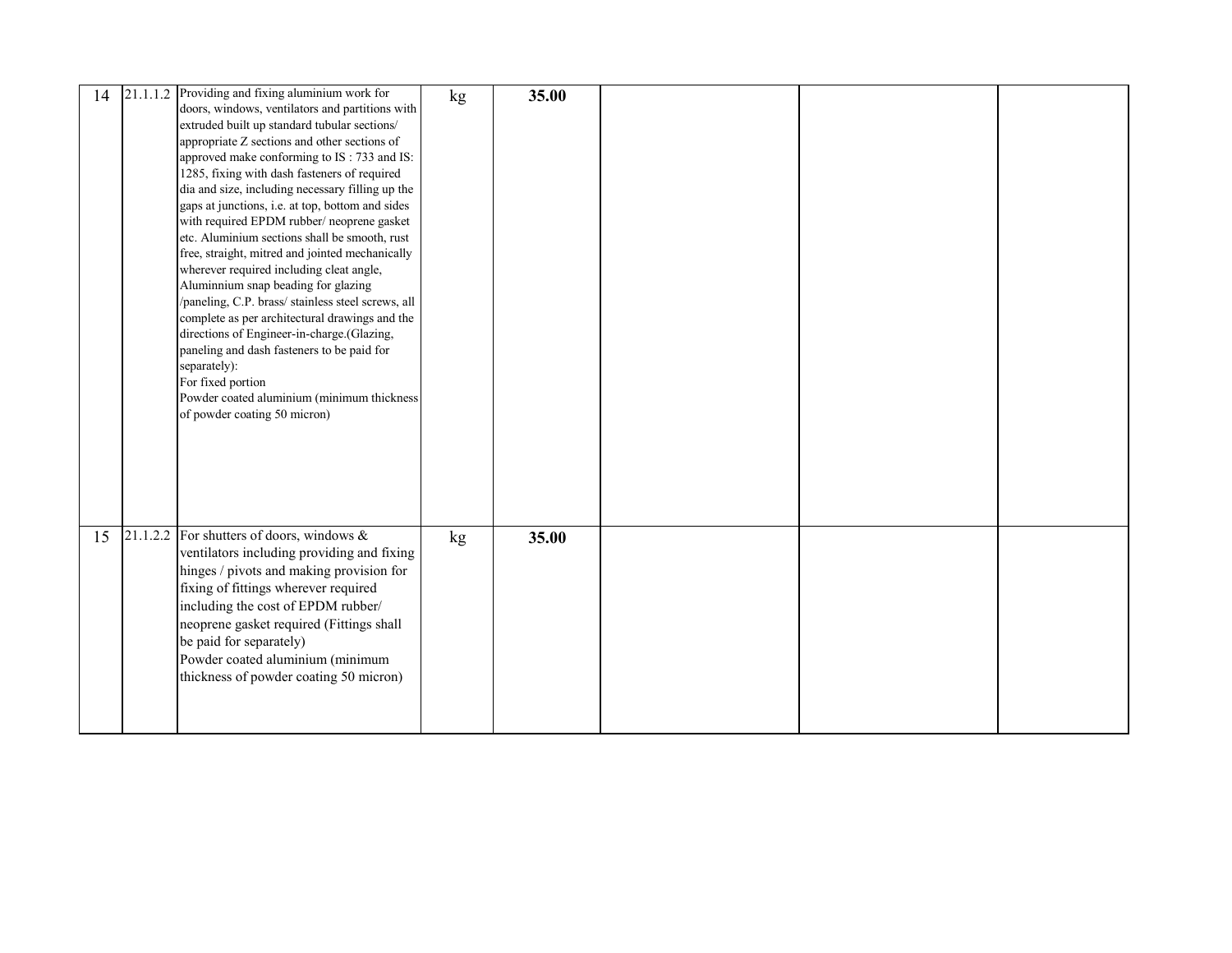| 16 | 21.3.3 | Providing and fixing glazing in<br>aluminium door, window, ventilator<br>shutters and partitions etc. with EPDM<br>rubber / neoprene gasket etc. complete as<br>per the architectural drawings and the<br>directions of Engineer - in -Charge. (Cost<br>of aluminium snap beading shall be paid<br>in basic item):<br>With float glass panes of 8 mm thickness                     | sqm  | 4.00 |  |  |
|----|--------|------------------------------------------------------------------------------------------------------------------------------------------------------------------------------------------------------------------------------------------------------------------------------------------------------------------------------------------------------------------------------------|------|------|--|--|
| 17 | od     | Providing and fixing 3mm thick ACP                                                                                                                                                                                                                                                                                                                                                 | sqm  | 4.00 |  |  |
|    |        | sheet, in panelling fixed in aluminum<br>doors,<br>windows shutters and partition frames<br>with C.P. brass / stainless steel screws etc.<br>complete as per<br>architectural drawings and directions of<br>Engineer - in- Charge.                                                                                                                                                 |      |      |  |  |
| 18 | 9.84   | Providing and fixing aluminium extruded<br>section body tubular type universal<br>hydraulic door closer (having brand logo<br>with ISI, IS: 3564, embossed on the<br>body, door weight upto 36 kg to 80 kg<br>and door widthform 701 mm to 1000<br>mm), with double speed adjustment with<br>necessary accessories and screws etc.<br>complete                                     | each | 3.00 |  |  |
| 19 | 10.3   | Providing and fixing in position<br>collapsible steel shutters with vertical<br>channels 20x10x2 mm and braced with<br>flat iron diagonals 20x5 mm size, with top<br>and bottom rail of T-iron 40x40x6 mm,<br>with 40 mm dia steel pulleys, complete<br>with bolts, nuts, locking arrangement,<br>stoppers, handles, including applying a<br>priming coat of approved steel primer | sqm  | 8.00 |  |  |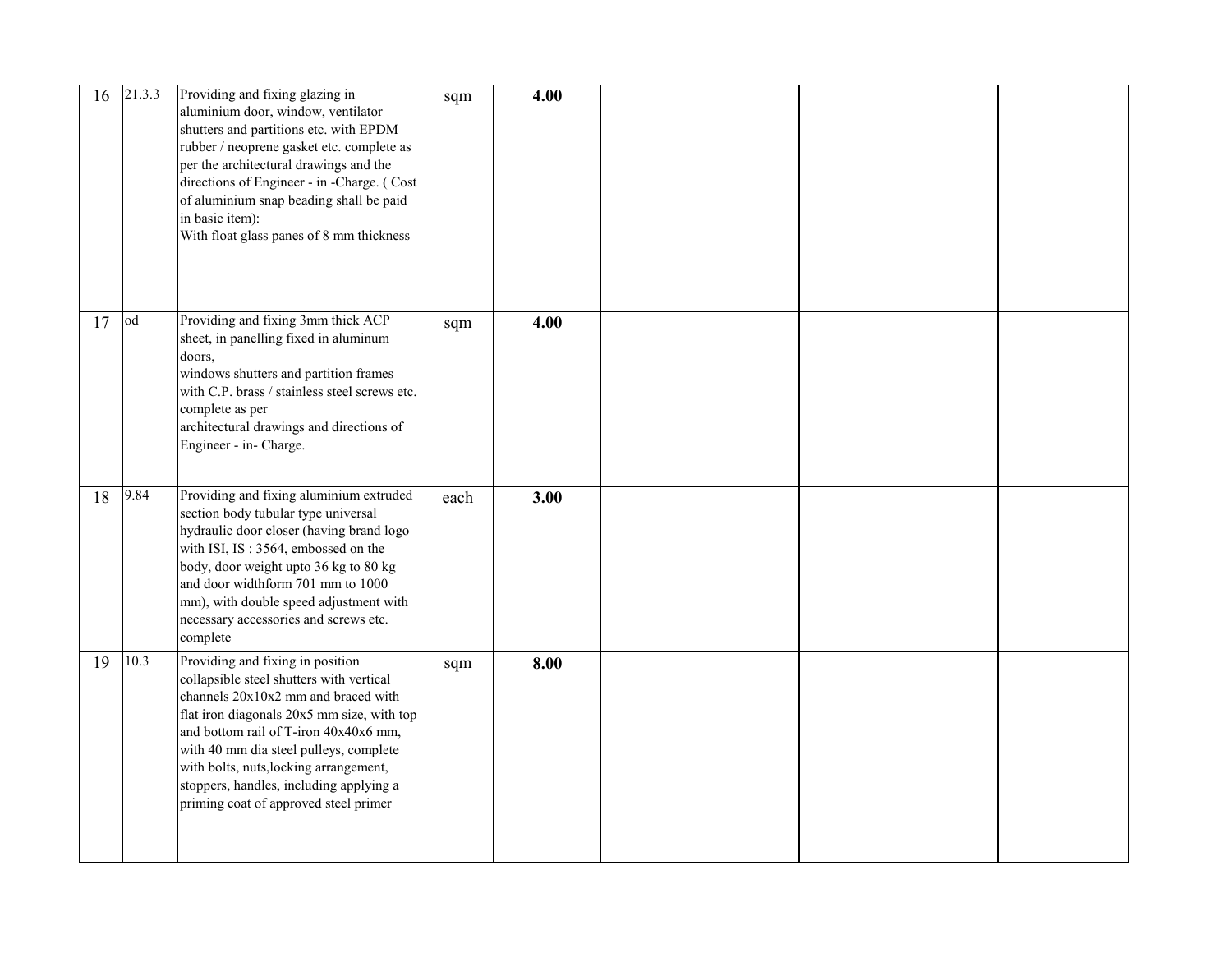| 20 | 10.25.1 | Steel work welded in built up<br>sections/framed work, including cutting,<br>hoisting, fixing in position and applying a<br>priming coat of approved steel primer<br>using structural steel etc. as required.<br>In stringers, treads, landings etc. of stair<br>cases, including use of chequered plate<br>wherever required, all complete | kg  | 2100.00 |  |  |
|----|---------|---------------------------------------------------------------------------------------------------------------------------------------------------------------------------------------------------------------------------------------------------------------------------------------------------------------------------------------------|-----|---------|--|--|
| 21 | 10.1    | Structural steel work in single section,<br>fixed with or without connecting plate,<br>including cutting, hoisting, fixing in<br>position and applying a priming coat of<br>approved steel primer all complete.                                                                                                                             | kg  | 1950.00 |  |  |
| 22 | 10.16.1 | Steel work in built up tubular (round,<br>square or rectangular hollow tubes etc.)<br>trusses etc., including cutting, hoisting,<br>fixing position and applying a priming<br>coat of approved steel primer, including<br>welding and bolted with special shaped<br>washers etc. complete.<br>Hot finished welded type tubes                | kg  | 3800.00 |  |  |
| 23 | od      | Roofing with GS trafford sheet 0.40mm<br>thick with steel screws including<br>necessary<br>overlaps of 150mm at ends etc.                                                                                                                                                                                                                   | sqm | 24.00   |  |  |
| 24 | 13.1.1  | 12 mm cement plaster of mix:<br>$1:4$ (1 cement : 4 fine sand)                                                                                                                                                                                                                                                                              | sqm | 335.00  |  |  |
| 25 | 13.7.1  | 12 mm cement plaster finished with a<br>floating coat of neat cement of mix: 1:3 (<br>1 cement: 3 fine sand)                                                                                                                                                                                                                                | Sqm | 21.50   |  |  |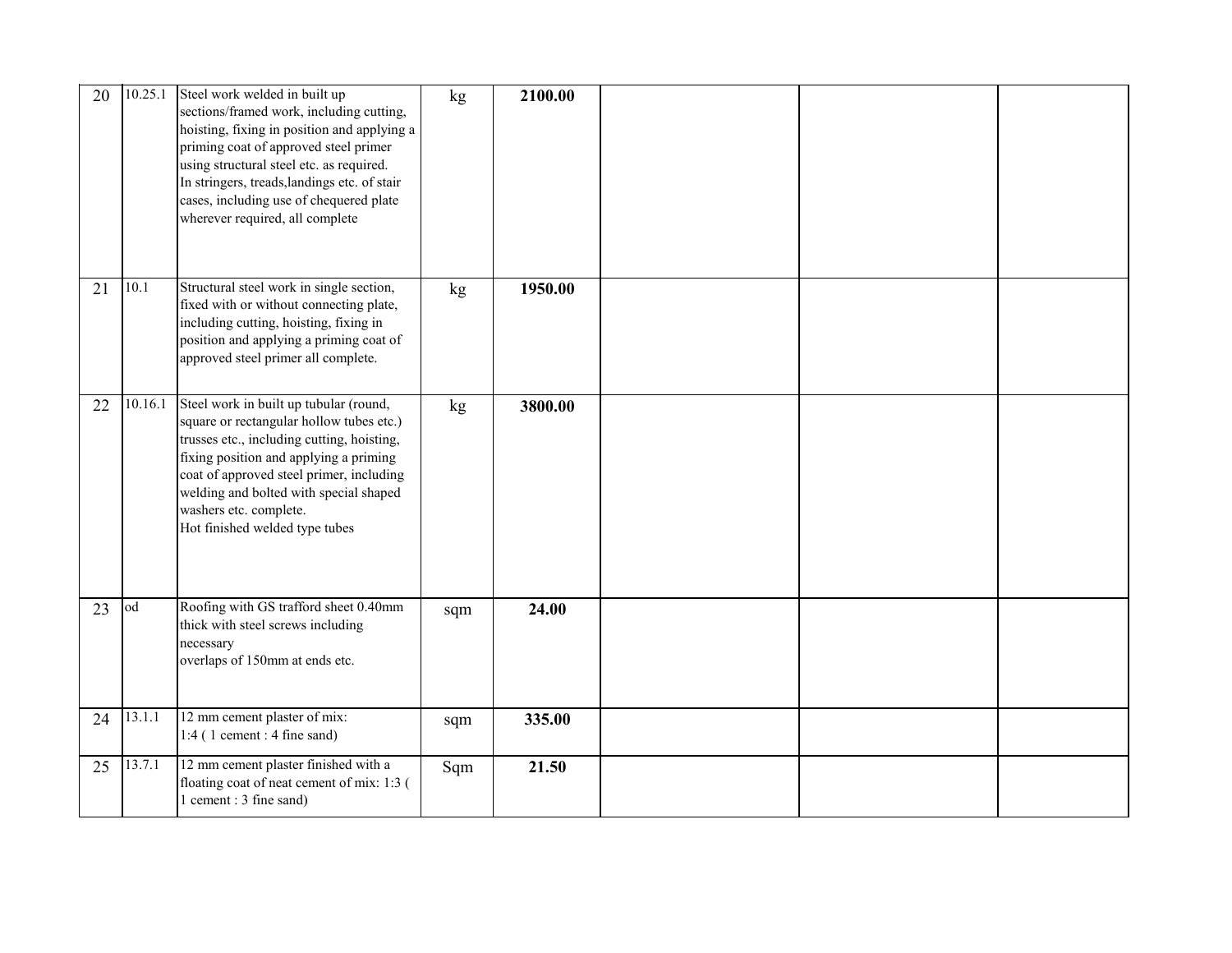| 26 | 13.21           | Extra for providing and mixing water<br>proofing material in cement plaster work<br>in proportion recommended by the<br>manufacturers                                                                                                  | kg  | 19.13  |  |  |
|----|-----------------|----------------------------------------------------------------------------------------------------------------------------------------------------------------------------------------------------------------------------------------|-----|--------|--|--|
| 27 |                 | 13.43.1 Applying one coat of water thinnable<br>cement primer of approved brand and<br>manufacture on wall surface: Water<br>thinnable cement primer                                                                                   | Sqm | 8.00   |  |  |
| 28 | 13.60.1         | Wall painting with acrylic emulsion paint<br>of approved brand and manufacture to<br>give an even shade: Two or more coats on<br>new work                                                                                              | Sqm | 8.00   |  |  |
| 29 | 13.61.1         | Painting with synthetic enamel paint of<br>approved brand and manufacture to give<br>an even shade: Two or more coats on new<br>work                                                                                                   | Sqm | 555.00 |  |  |
| 30 | 13.46.1         | Finishing walls with Acrylic Smooth<br>exterior paint of required shade:New work<br>(Two or more coat applied $@$ 1.67 ltr/10<br>sqm over and including priming coat of<br>exterior primer applied @ 2.20 kg/10<br>sqm)                | sqm | 330.00 |  |  |
| 31 | 50.18.7.<br>4.2 | Providing and fixing PVC, pipes fittings<br>32 mm dia 6 Kgf/cm2 - internal work-<br>Exposed on wall                                                                                                                                    | m   | 82.00  |  |  |
| 32 | 4.1             | 50.18.9. Providing and fixing PVC pipes<br>includings jointing of pipes with one step<br>PVC solvent cement, trenching, refilling<br>$\&$ testing of joints complete as per<br>direction of Engineer in Charge.32 mm<br>dia 10.Kgf/cm2 | m   | 85.00  |  |  |